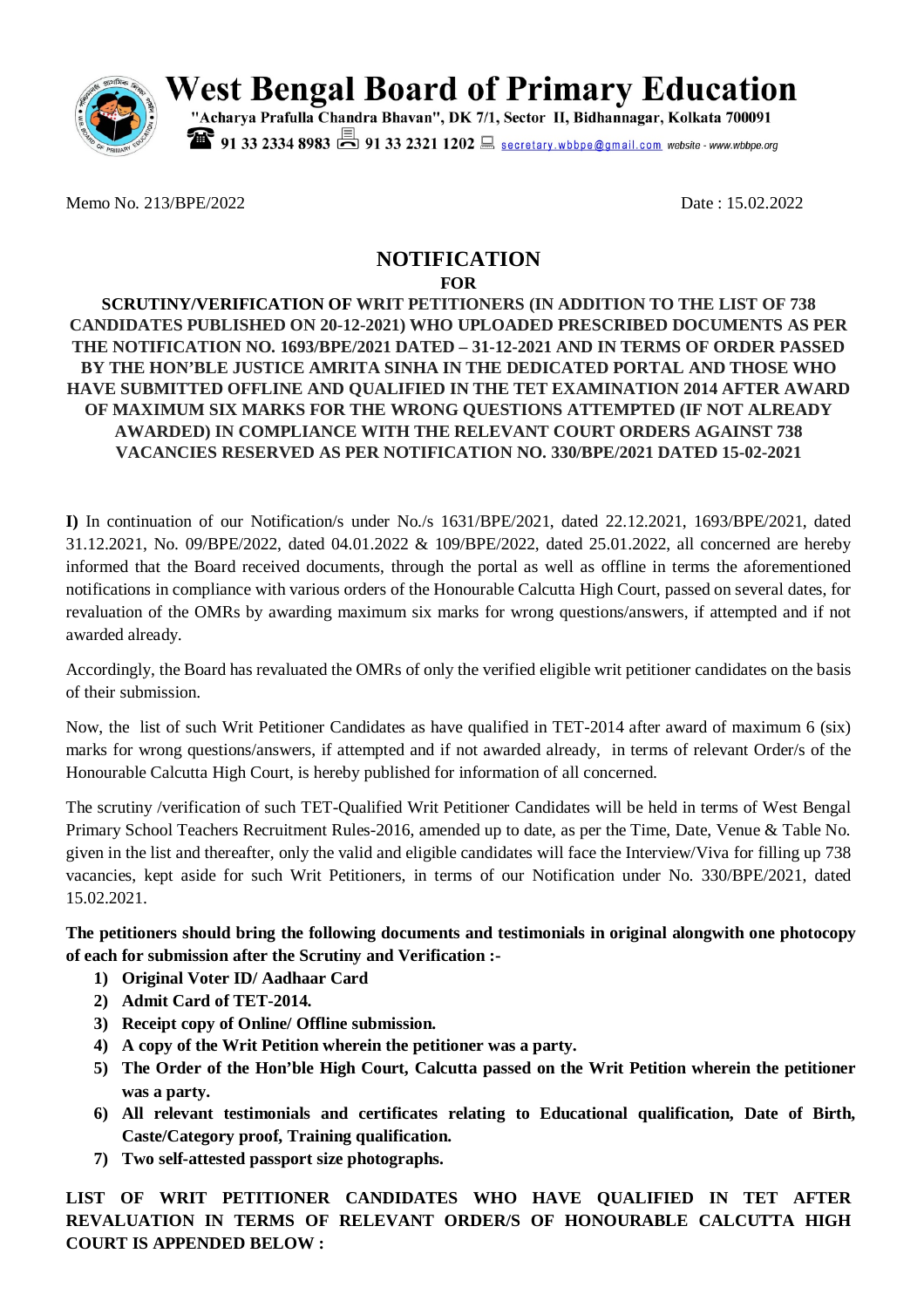| VENUE : KOLKATA PRIMARY SCHOOL COUNCIL, SIKSHA BHAVAN, 27-A BOSEPUKUR ROAD, KOLKATA - |  |
|---------------------------------------------------------------------------------------|--|
| 700042 (BESIDE KASBA POLICE STATION).                                                 |  |

| Roll No.  | <b>Candidate's Name</b>      | <b>Medium</b>  | Date       | <b>Time</b> | Table |
|-----------|------------------------------|----------------|------------|-------------|-------|
|           |                              |                |            |             |       |
| 020014458 | <b>BABLU ROY</b>             | <b>BENGALI</b> | 20-02-2022 | 11:00 A.M.  | 01    |
| 020033127 | <b>UMESH CHANDRA BARMAN</b>  | <b>BENGALI</b> | 20-02-2022 | 11:00 A.M.  | 01    |
| 020071503 | <b>SUMITRA SAHA</b>          | <b>BENGALI</b> | 20-02-2022 | 11:00 A.M.  | 01    |
| 020086820 | <b>CHANDRA DAS</b>           | <b>BENGALI</b> | 20-02-2022 | 11:00 A.M.  | 01    |
| 020109004 | <b>SUBAL BAIDYA</b>          | <b>BENGALI</b> | 20-02-2022 | 11:00 A.M.  | 01    |
| 020123887 | <b>PURNIMA ROY KAR</b>       | <b>BENGALI</b> | 20-02-2022 | 11:00 A.M.  | 01    |
| 030000444 | <b>NANDITA SARKAR</b>        | <b>BENGALI</b> | 20-02-2022 | 11:00 A.M.  | 01    |
| 030017431 | <b>TINA ROUTH</b>            | <b>BENGALI</b> | 20-02-2022 | 11:00 A.M.  | 01    |
| 030090247 | A I MEHEDI HASSAN            | <b>BENGALI</b> | 20-02-2022 | 11:00 A.M.  | 01    |
| 030106095 | <b>DIPTI DAS</b>             | <b>BENGALI</b> | 20-02-2022 | 11:00 A.M.  | 01    |
| 030158163 | <b>PULAK BARMAN</b>          | <b>BENGALI</b> | 20-02-2022 | 11:00 A.M.  | 01    |
| 035005893 | <b>RAHUL SARKAR</b>          | <b>BENGALI</b> | 20-02-2022 | 11:00 A.M.  | 01    |
| 040018079 | <b>SARAFAT KHAN</b>          | <b>BENGALI</b> | 20-02-2022 | 11:00 A.M.  | 01    |
| 040031611 | <b>SURANJAN KUMAR SARKAR</b> | <b>BENGALI</b> | 20-02-2022 | 11:00 A.M.  | 01    |
| 040031882 | <b>AMIT SARKAR</b>           | <b>BENGALI</b> | 20-02-2022 | 11:00 A.M.  | 01    |
| 040086353 | <b>DIPANWITA SAHA</b>        | <b>BENGALI</b> | 20-02-2022 | 11:00 A.M.  | 01    |
| 040127479 | <b>MADHABI PAUL</b>          | <b>BENGALI</b> | 20-02-2022 | 11:00 A.M.  | 01    |
| 040134099 | <b>SONTOSH BARMAN</b>        | <b>BENGALI</b> | 20-02-2022 | 11:00 A.M.  | 01    |
| 040198847 | <b>SUBHANKAR SARKAR</b>      | <b>BENGALI</b> | 20-02-2022 | 11:00 A.M.  | 01    |
| 044004699 | <b>SHUBHANKAR KUNDU</b>      | <b>BENGALI</b> | 20-02-2022 | 11:00 A.M.  | 01    |
| 050000729 | <b>CHAMELI KHATUN</b>        | <b>BENGALI</b> | 20-02-2022 | 11:00 A.M.  | 01    |
| 050001757 | <b>JOLLY SARKAR</b>          | <b>BENGALI</b> | 20-02-2022 | 11:00 A.M.  | 01    |
| 050006668 | <b>SUMAN MONDAL</b>          | <b>BENGALI</b> | 20-02-2022 | 11:00 A.M.  | 01    |
| 050009695 | <b>CHAYAN SARKAR</b>         | <b>BENGALI</b> | 20-02-2022 | 11:00 A.M.  | 01    |
| 050010031 | <b>BUBAI SARKAR</b>          | <b>BENGALI</b> | 20-02-2022 | 11:00 A.M.  | 01    |
| 050012645 | <b>CHAYNA MANDAL</b>         | <b>BENGALI</b> | 20-02-2022 | 11:00 A.M.  | 01    |
| 050014293 | <b>MOUMITA CHATTOPADHYAY</b> | <b>BENGALI</b> | 20-02-2022 | 11:00 A.M.  | 01    |
| 050019194 | <b>PRANAB PAUL</b>           | <b>BENGALI</b> | 20-02-2022 | 11:00 A.M.  | 02    |
| 050020627 | <b>DEEP HORE</b>             | <b>BENGALI</b> | 20-02-2022 | 11:00 A.M.  | 02    |
|           | 050035351  MOSADDEK HOSSAIN  | <b>BENGALI</b> | 20-02-2022 | 11:00 A.M.  | 02    |
| 050035372 | <b>ANIMESH BARMAN</b>        | <b>BENGALI</b> | 20-02-2022 | 11:00 A.M.  | 02    |
| 050041842 | <b>NASRIN BANU</b>           | <b>BENGALI</b> | 20-02-2022 | 11:00 A.M.  | 02    |
| 050077266 | <b>ABDUL WAHAB MIA</b>       | <b>BENGALI</b> | 20-02-2022 | 11:00 A.M.  | 02    |
| 060015370 | <b>PRATAP ROY</b>            | <b>BENGALI</b> | 20-02-2022 | 11:00 A.M.  | 02    |
| 060020397 | <b>RITA RANI KARMAKAR</b>    | <b>BENGALI</b> | 20-02-2022 | 11:00 A.M.  | 02    |
| 060023907 | <b>SUKUMAR GHOSH</b>         | <b>BENGALI</b> | 20-02-2022 | 11:00 A.M.  | 02    |
| 060031981 | <b>SAIDUR RAHAMAN</b>        | <b>BENGALI</b> | 20-02-2022 | 11:00 A.M.  | 02    |
| 060038055 | <b>SUDARSAN DAS</b>          | <b>BENGALI</b> | 20-02-2022 | 11:00 A.M.  | 02    |
| 060048866 | <b>SK SAMSHER</b>            | <b>BENGALI</b> | 20-02-2022 | 11:00 A.M.  | 02    |
| 060063368 | <b>MANOJ DAS</b>             | <b>BENGALI</b> | 20-02-2022 | 11:00 A.M.  | 02    |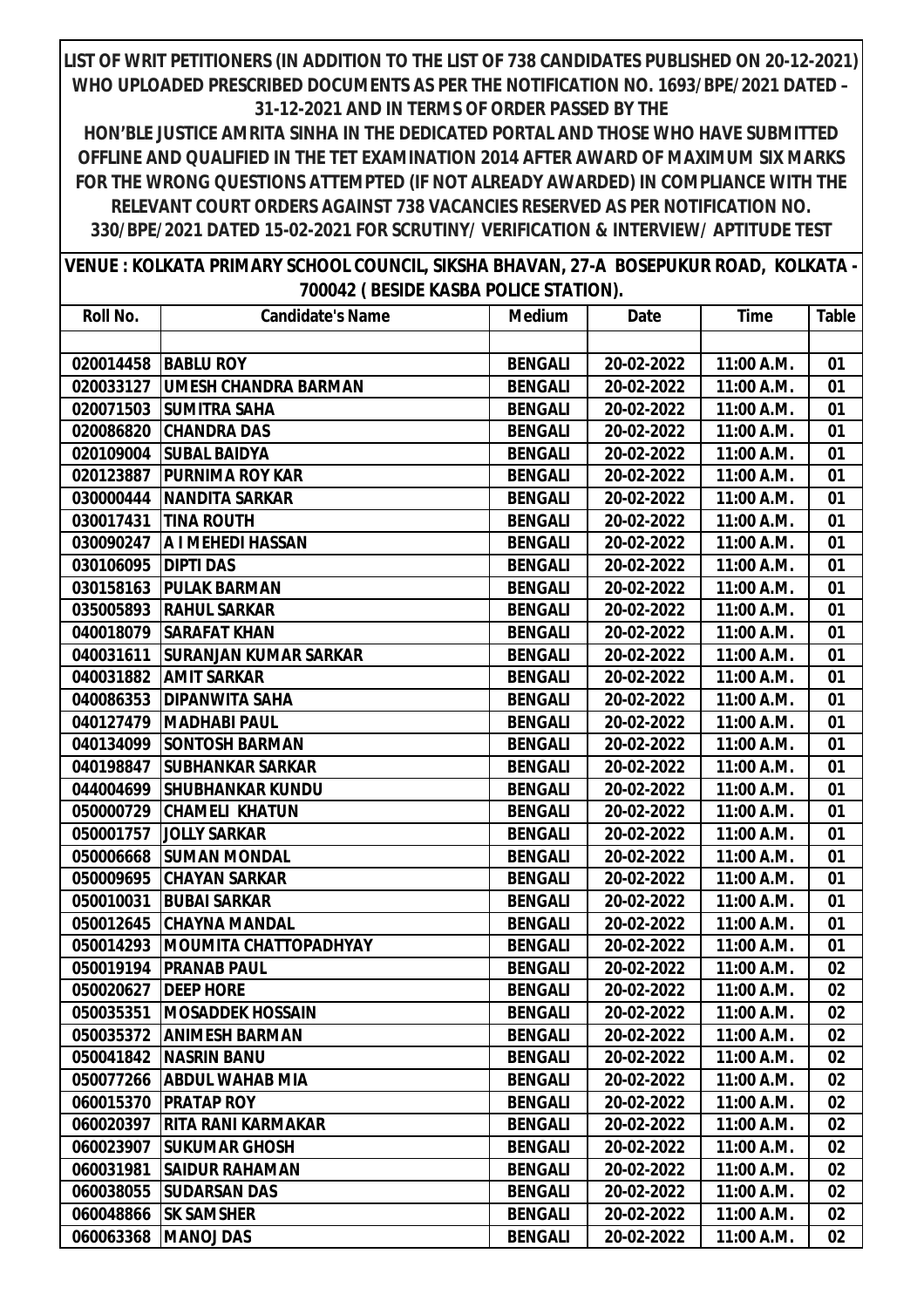| VENUE : KOLKATA PRIMARY SCHOOL COUNCIL, SIKSHA BHAVAN, 27-A BOSEPUKUR ROAD, KOLKATA - |  |  |
|---------------------------------------------------------------------------------------|--|--|
| 700042 (BESIDE KASBA POLICE STATION).                                                 |  |  |

| Roll No.  | <b>Candidate's Name</b>     | <b>Medium</b>  | Date       | <b>Time</b> | Table  |
|-----------|-----------------------------|----------------|------------|-------------|--------|
| 060075060 | <b>MD SAHANAWAJ HOSSAIN</b> | <b>BENGALI</b> | 20-02-2022 | 11:00 A.M.  | $02\,$ |
| 060075596 | ASHIM KUMAR SINGHA          | <b>BENGALI</b> | 20-02-2022 | 11:00 A.M.  | 02     |
| 060090299 | <b>BHASKAR MANDAL</b>       | <b>BENGALI</b> | 20-02-2022 | 11:00 A.M.  | 02     |
| 060098360 | <b>SULTANA HASINA</b>       | <b>BENGALI</b> | 20-02-2022 | 11:00 A.M.  | 02     |
| 060098666 | <b>MINTU GHOSH</b>          | <b>BENGALI</b> | 20-02-2022 | 11:00 A.M.  | 02     |
| 060106238 | <b>BULU MANDAL</b>          | <b>BENGALI</b> | 20-02-2022 | 11:00 A.M.  | 02     |
| 060107565 | <b>ANUP KUMAR DEY</b>       | <b>BENGALI</b> | 20-02-2022 | 11:00 A.M.  | 02     |
| 060170420 | <b>MD TAMIRUL HOQUE</b>     | <b>BENGALI</b> | 20-02-2022 | 11:00 A.M.  | 02     |
|           | 060199157   PRANAB SAHA     | <b>BENGALI</b> | 20-02-2022 | 11:00 A.M.  | 02     |
| 060209406 | <b>MAMATA THOKDAR</b>       | <b>BENGALI</b> | 20-02-2022 | 11:00 A.M.  | 02     |
| 060214224 | <b>MAHABUB HOSSAIN</b>      | <b>BENGALI</b> | 20-02-2022 | 11:00 A.M.  | 02     |
|           | 060248213   MD ISRAFIL      | <b>BENGALI</b> | 20-02-2022 | 11:00 A.M.  | 02     |
|           | 064006014 SAMINUL HOSSAIN   | <b>BENGALI</b> | 20-02-2022 | 11:00 A.M.  | 02     |
| 065002246 | <b>SOHEL RANA SARKAR</b>    | <b>BENGALI</b> | 20-02-2022 | 11:00 A.M.  | 02     |
| 065008013 | <b>MD RAHMATULLAH</b>       | <b>BENGALI</b> | 20-02-2022 | 11:00 A.M.  | 03     |
| 070002017 | <b>SABANA KHATUN</b>        | <b>BENGALI</b> | 20-02-2022 | 11:00 A.M.  | 03     |
|           | 070002614   DIPIKA MANDAL   | <b>BENGALI</b> | 20-02-2022 | 11:00 A.M.  | 03     |
|           | 070004464  MD KABIRUL ISLAM | <b>BENGALI</b> | 20-02-2022 | 11:00 A.M.  | 03     |
| 070008545 | <b>RAHUL GHOSH</b>          | <b>BENGALI</b> | 20-02-2022 | 11:00 A.M.  | 03     |
| 070010266 | <b>SARMIN SULTANA</b>       | <b>BENGALI</b> | 20-02-2022 | 11:00 A.M.  | 03     |
|           | 070010514 SHAMPA SHABNAM    | <b>BENGALI</b> | 20-02-2022 | 11:00 A.M.  | 03     |
|           | 070031367 KURBAN ALI        | <b>BENGALI</b> | 20-02-2022 | 11:00 A.M.  | 03     |
| 070036698 | PASHUPATI MANDAL            | <b>BENGALI</b> | 20-02-2022 | 11:00 A.M.  | 03     |
| 070038298 | <b>ALAMGIR SK</b>           | <b>BENGALI</b> | 20-02-2022 | 11:00 A.M.  | 03     |
| 070039139 | <b>TULIKA DAS</b>           | <b>BENGALI</b> | 20-02-2022 | 11:00 A.M.  | 03     |
| 070041930 | <b>AVIJIT DALAL</b>         | <b>BENGALI</b> | 20-02-2022 | 11:00 A.M.  | 03     |
| 070045300 | <b>RAMEN GHOSH</b>          | <b>BENGALI</b> | 20-02-2022 | 11:00 A.M.  | 03     |
| 070045486 | <b>BHASKAR CHATTERJEE</b>   | <b>BENGALI</b> | 20-02-2022 | 11:00 A.M.  | 03     |
| 070045995 | <b>AMIT KUNDU</b>           | <b>BENGALI</b> | 20-02-2022 | 11:00 A.M.  | 03     |
|           | 070050359  TUSHI ADHIKARY   | <b>BENGALI</b> | 20-02-2022 | 11:00 A.M.  | 03     |
|           | 070053383 CHANDAN DAS       | <b>BENGALI</b> | 20-02-2022 | 11:00 A.M.  | 03     |
| 070056089 | <b>MD RAHIDUL ISLAM</b>     | <b>BENGALI</b> | 20-02-2022 | 11:00 A.M.  | 03     |
| 070058386 | <b>MUNMUN BISWAS</b>        | <b>BENGALI</b> | 20-02-2022 | 11:00 A.M.  | 03     |
| 070064227 | <b>MD ASIF NAWAZ</b>        | <b>BENGALI</b> | 20-02-2022 | 11:00 A.M.  | 03     |
| 070073491 | <b>MD RABIUL ISLAM</b>      | <b>BENGALI</b> | 20-02-2022 | 11:00 A.M.  | 03     |
| 070074336 | <b>SAMBAL MANDAL</b>        | <b>BENGALI</b> | 20-02-2022 | 11:00 A.M.  | 03     |
| 070082087 | <b>BUDDHADEB MONDAL</b>     | <b>BENGALI</b> | 20-02-2022 | 11:00 A.M.  | 03     |
| 070094308 | <b>JAKIR HOSSAIN</b>        | <b>BENGALI</b> | 20-02-2022 | 11:00 A.M.  | 03     |
| 070096093 | <b>MANABI MONDAL</b>        | <b>BENGALI</b> | 20-02-2022 | 11:00 A.M.  | 03     |
| 070097897 | <b>MILON PAUL</b>           | <b>BENGALI</b> | 20-02-2022 | 11:00 A.M.  | 03     |
| 070100694 | <b>MAJHARUL SHAIKH</b>      | <b>BENGALI</b> | 20-02-2022 | 11:00 A.M.  | 03     |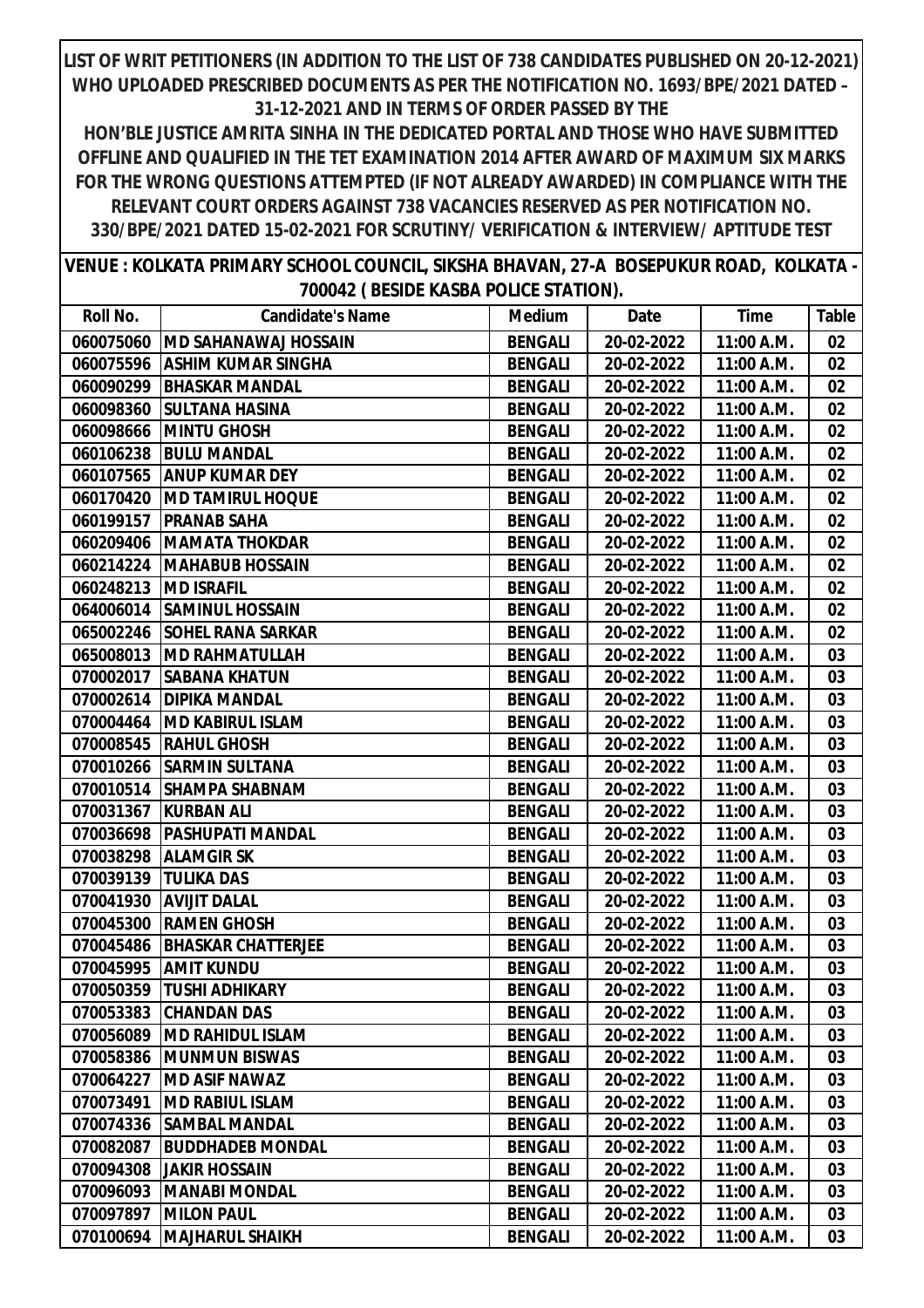| VENUE : KOLKATA PRIMARY SCHOOL COUNCIL, SIKSHA BHAVAN, 27-A BOSEPUKUR ROAD, KOLKATA - |                                       |  |
|---------------------------------------------------------------------------------------|---------------------------------------|--|
|                                                                                       | 700042 (BESIDE KASBA POLICE STATION). |  |

| Roll No.  | <b>Candidate's Name</b>       | <b>Medium</b>  | Date       | <b>Time</b> | Table |
|-----------|-------------------------------|----------------|------------|-------------|-------|
| 070100953 | <b>BAPI MARJIT</b>            | <b>BENGALI</b> | 20-02-2022 | 11:00 A.M.  | 04    |
| 070116033 | <b>IMST AFROZRA KHATUN</b>    | <b>BENGALI</b> | 20-02-2022 | 11:00 A.M.  | 04    |
| 070117533 | <b>ABDUL MOJID</b>            | <b>BENGALI</b> | 20-02-2022 | 11:00 A.M.  | 04    |
| 070121230 | <b>PRASUN MANDAL</b>          | <b>BENGALI</b> | 20-02-2022 | 11:00 A.M.  | 04    |
| 070121878 | <b>SOMNATH NATH</b>           | <b>BENGALI</b> | 20-02-2022 | 11:00 A.M.  | 04    |
| 070126568 | <b>SARNENDU SAHA</b>          | <b>BENGALI</b> | 20-02-2022 | 11:00 A.M.  | 04    |
| 070126586 | <b>ARINDAM ROY</b>            | <b>BENGALI</b> | 20-02-2022 | 11:00 A.M.  | 04    |
| 070142029 | <b>JAMINUR ALI</b>            | <b>BENGALI</b> | 20-02-2022 | 11:00 A.M.  | 04    |
|           | 070143334 ANJAN KUMAR SINHA   | <b>BENGALI</b> | 20-02-2022 | 11:00 A.M.  | 04    |
| 070143875 | <b>SOURAV SEN</b>             | <b>BENGALI</b> | 20-02-2022 | 11:00 A.M.  | 04    |
| 070154078 | <b>IZAZ AHMED</b>             | <b>BENGALI</b> | 20-02-2022 | 11:00 A.M.  | 04    |
| 070155617 | <b>BISWAJIT HALDER</b>        | <b>BENGALI</b> | 20-02-2022 | 11:00 A.M.  | 04    |
| 070156110 | <b>JAKIR HOSSAIN</b>          | <b>BENGALI</b> | 20-02-2022 | 11:00 A.M.  | 04    |
| 070167308 | <b>TUSHAR SUVRA PANDA</b>     | <b>BENGALI</b> | 20-02-2022 | 11:00 A.M.  | 04    |
| 070167435 | <b>RUPALI SAHA</b>            | <b>BENGALI</b> | 20-02-2022 | 11:00 A.M.  | 04    |
| 070171146 | <b>BACCHU SAIKH</b>           | <b>BENGALI</b> | 20-02-2022 | 11:00 A.M.  | 04    |
| 070171468 | <b>IMD GOLAM MOSTAFA</b>      | <b>BENGALI</b> | 20-02-2022 | 11:00 A.M.  | 04    |
| 070173074 | <b>ROKIB MANDAL</b>           | <b>BENGALI</b> | 20-02-2022 | 11:00 A.M.  | 04    |
|           | 070174328  IMRAN KHAN         | <b>BENGALI</b> | 20-02-2022 | 11:00 A.M.  | 04    |
| 070176478 | <b>BIVAS MONDAL</b>           | <b>BENGALI</b> | 20-02-2022 | 11:00 A.M.  | 04    |
| 070186166 | <b>MOZAMMEL HOQUE</b>         | <b>BENGALI</b> | 20-02-2022 | 11:00 A.M.  | 04    |
| 070198132 | <b>SULEKHA GOPE</b>           | <b>BENGALI</b> | 20-02-2022 | 11:00 A.M.  | 04    |
| 070201079 | <b>MD SOLEMAN</b>             | <b>BENGALI</b> | 20-02-2022 | 11:00 A.M.  | 04    |
| 070201495 | <b>RAMKRISHNA DAS</b>         | <b>BENGALI</b> | 20-02-2022 | 11:00 A.M.  | 04    |
| 070202353 | <b>MD MOSTAFIZUR RAHMAN</b>   | <b>BENGALI</b> | 20-02-2022 | 11:00 A.M.  | 04    |
| 070202465 | <b>MONOWARA KHATUN</b>        | <b>BENGALI</b> | 20-02-2022 | 11:00 A.M.  | 04    |
| 070203333 | <b>SADEK KHAN</b>             | <b>BENGALI</b> | 20-02-2022 | 11:00 A.M.  | 04    |
| 070204103 | <b>RUPCHAND SHAIKH</b>        | <b>BENGALI</b> | 20-02-2022 | 11:00 A.M.  | 05    |
| 070204105 | <b>SRIKANTA DAS</b>           | <b>BENGALI</b> | 20-02-2022 | 11:00 A.M.  | 05    |
|           | 070204585 SUMAN DEY           | <b>BENGALI</b> | 20-02-2022 | 11:00 A.M.  | 05    |
| 070205475 | <b>ISRAIL SHEIKH</b>          | <b>BENGALI</b> | 20-02-2022 | 11:00 A.M.  | 05    |
| 070205589 | <b>SRIKANTA GHOSH</b>         | <b>BENGALI</b> | 20-02-2022 | 11:00 A.M.  | 05    |
| 070221649 | <b>ADHIR GHOSH</b>            | <b>BENGALI</b> | 20-02-2022 | 11:00 A.M.  | 05    |
| 070238072 | <b>KRISHNA GOPAL KARMAKAR</b> | <b>BENGALI</b> | 20-02-2022 | 11:00 A.M.  | 05    |
| 070239335 | <b>MASUD ALAM</b>             | <b>BENGALI</b> | 20-02-2022 | 11:00 A.M.  | 05    |
| 070258622 | <b>SRIMANTA SAHA</b>          | <b>BENGALI</b> | 20-02-2022 | 11:00 A.M.  | 05    |
| 070270086 | <b>SWADHIN DUTTA</b>          | <b>BENGALI</b> | 20-02-2022 | 11:00 A.M.  | 05    |
| 070270614 | <b>ANITA MAHATO</b>           | <b>BENGALI</b> | 20-02-2022 | 11:00 A.M.  | 05    |
| 070273165 | <b>SOMNATH DAS</b>            | <b>BENGALI</b> | 20-02-2022 | 11:00 A.M.  | 05    |
| 070276285 | <b>NILAY MANDAL</b>           | <b>BENGALI</b> | 20-02-2022 | 11:00 A.M.  | 05    |
| 070292649 | <b>IRANI KHATUN</b>           | <b>BENGALI</b> | 20-02-2022 | 11:00 A.M.  | 05    |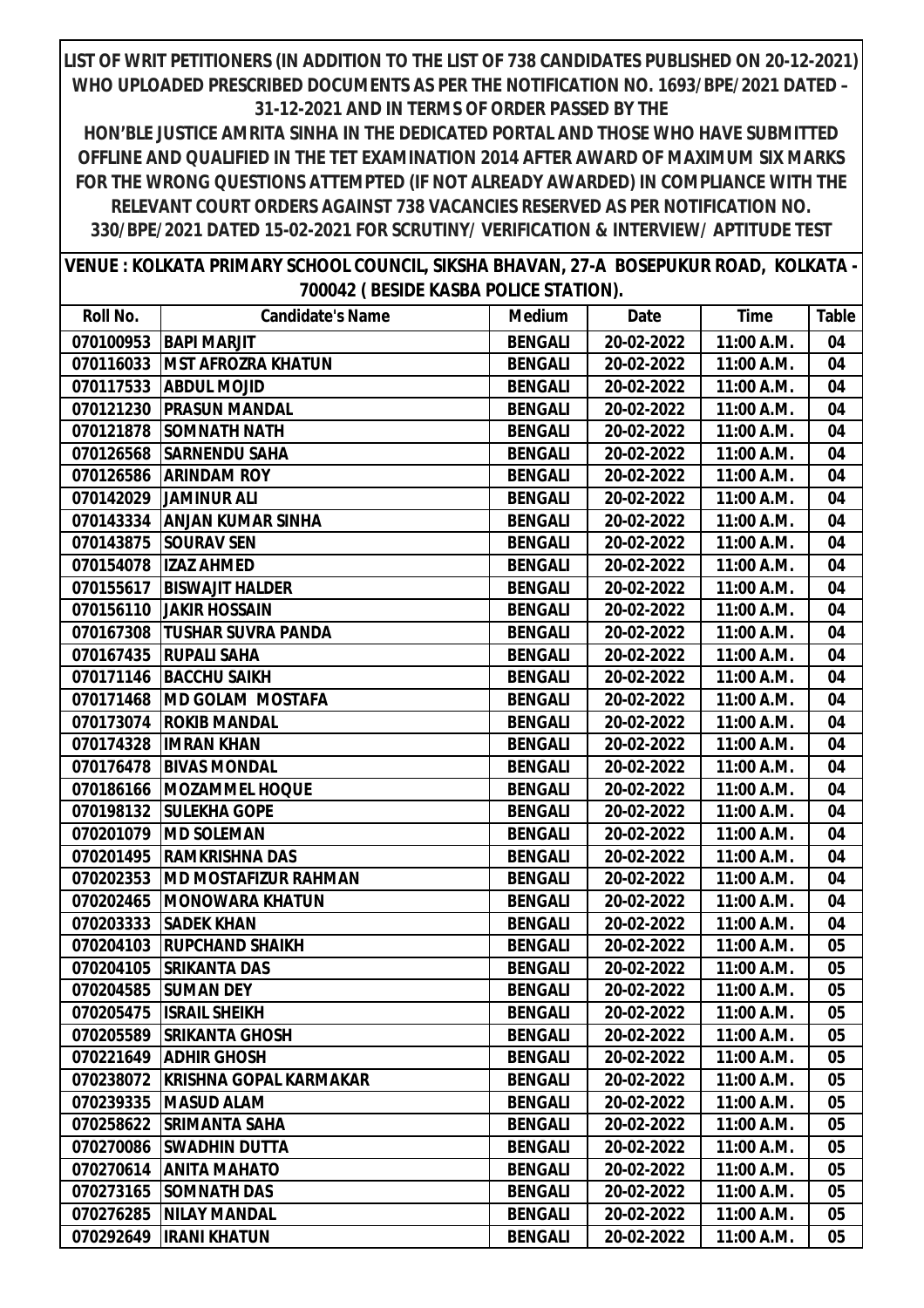**HON'BLE JUSTICE AMRITA SINHA IN THE DEDICATED PORTAL AND THOSE WHO HAVE SUBMITTED OFFLINE AND QUALIFIED IN THE TET EXAMINATION 2014 AFTER AWARD OF MAXIMUM SIX MARKS FOR THE WRONG QUESTIONS ATTEMPTED (IF NOT ALREADY AWARDED) IN COMPLIANCE WITH THE RELEVANT COURT ORDERS AGAINST 738 VACANCIES RESERVED AS PER NOTIFICATION NO. 330/BPE/2021 DATED 15-02-2021 FOR SCRUTINY/ VERIFICATION & INTERVIEW/ APTITUDE TEST**

**VENUE : KOLKATA PRIMARY SCHOOL COUNCIL, SIKSHA BHAVAN, 27-A BOSEPUKUR ROAD, KOLKATA - 700042 ( BESIDE KASBA POLICE STATION).**

| Roll No.  | <b>Candidate's Name</b>     | <b>Medium</b>  | Date       | <b>Time</b> | Table |
|-----------|-----------------------------|----------------|------------|-------------|-------|
| 074005234 | <b>NOOR ALAM</b>            | <b>BENGALI</b> | 20-02-2022 | 11:00 A.M.  | 05    |
| 074005494 | <b>AKIB JABED</b>           | <b>BENGALI</b> | 20-02-2022 | 11:00 A.M.  | 05    |
| 074011478 | <b>RAJESH BAGDI</b>         | <b>BENGALI</b> | 20-02-2022 | 11:00 A.M.  | 05    |
| 075002748 | <b>SUJAN DE</b>             | <b>BENGALI</b> | 20-02-2022 | 11:00 A.M.  | 05    |
| 075002939 | <b>NITAI SAHA</b>           | <b>BENGALI</b> | 20-02-2022 | 11:00 A.M.  | 05    |
| 075008180 | <b>HAIDAR SK</b>            | <b>BENGALI</b> | 20-02-2022 | 11:00 A.M.  | 05    |
| 075012254 | <b>DILIP MANDAL</b>         | <b>BENGALI</b> | 20-02-2022 | 11:00 A.M.  | 05    |
| 075016367 | KAINAT AHAMMAD              | <b>BENGALI</b> | 20-02-2022 | 11:00 A.M.  | 05    |
| 075028424 | <b>PROKASH MONDAL</b>       | <b>BENGALI</b> | 20-02-2022 | 11:00 A.M.  | 05    |
| 075029300 | <b>OHIDUL ISLAM</b>         | <b>BENGALI</b> | 20-02-2022 | 11:00 A.M.  | 05    |
| 075029686 | <b>ISWAR CHANDRA MONDAL</b> | <b>BENGALI</b> | 20-02-2022 | 11:00 A.M.  | 05    |
| 075030802 | <b>NUSRAT SARMIN</b>        | <b>BENGALI</b> | 20-02-2022 | 11:00 A.M.  | 05    |
| 080000301 | <b>TUSI KARMAKAR</b>        | <b>BENGALI</b> | 20-02-2022 | 11:00 A.M.  | 05    |
| 080001068 | <b>SAYAN DEBNATH</b>        | <b>BENGALI</b> | 21-02-2022 | 11:00 A.M.  | 01    |
| 080018940 | <b>SAMIRUDDIN SHAIKH</b>    | <b>BENGALI</b> | 21-02-2022 | 11:00 A.M.  | 01    |
| 080052549 | <b>BIPLAB BISWAS</b>        | <b>BENGALI</b> | 21-02-2022 | 11:00 A.M.  | 01    |
| 080083709 | <b>TANIA CHAUDHURI</b>      | <b>BENGALI</b> | 21-02-2022 | 11:00 A.M.  | 01    |
| 080091650 | <b>JHULAN BHOWMICK</b>      | <b>BENGALI</b> | 21-02-2022 | 11:00 A.M.  | 01    |
| 080139880 | <b>ANIMESH KARMAKAR</b>     | <b>BENGALI</b> | 21-02-2022 | 11:00 A.M.  | 01    |
| 080150525 | <b>MADHUMITA SAHA</b>       | <b>BENGALI</b> | 21-02-2022 | 11:00 A.M.  | 01    |
| 080151868 | <b>GOLJAR HOSSAIN</b>       | <b>BENGALI</b> | 21-02-2022 | 11:00 A.M.  | 01    |
| 080156921 | <b>BIJAY SANYAL</b>         | <b>BENGALI</b> | 21-02-2022 | 11:00 A.M.  | 01    |
| 080158237 | <b>ABDUL JUBBAR SHAIKH</b>  | <b>BENGALI</b> | 21-02-2022 | 11:00 A.M.  | 01    |
| 080162016 | <b>BAPI RAJBANSHI</b>       | <b>BENGALI</b> | 21-02-2022 | 11:00 A.M.  | 01    |
| 080169769 | <b>MURSHID ALAM MOLLA</b>   | <b>BENGALI</b> | 21-02-2022 | 11:00 A.M.  | 01    |
| 080169905 | <b>MONIKA GHOSH</b>         | <b>BENGALI</b> | 21-02-2022 | 11:00 A.M.  | 01    |
| 080174488 | <b>TNMOY BISWAS</b>         | <b>BENGALI</b> | 21-02-2022 | 11:00 A.M.  | 01    |
| 080175055 | <b>SOUMYAJIT SADHUKHAN</b>  | <b>BENGALI</b> | 21-02-2022 | 11:00 A.M.  | 01    |
| 080185275 | <b>BIKRAM DEBNATH</b>       | <b>BENGALI</b> | 21-02-2022 | 11:00 A.M.  | 01    |
|           | 080196654 SOURAV DEY        | <b>BENGALI</b> | 21-02-2022 | 11:00 A.M.  | 01    |
|           | 080211736   SOUMI DATTA     | <b>BENGALI</b> | 21-02-2022 | 11:00 A.M.  | 01    |
| 080217210 | <b>MITHUN MUNSHI</b>        | <b>BENGALI</b> | 21-02-2022 | 11:00 A.M.  | 01    |
| 080217762 | <b>BAPPA BISWAS</b>         | <b>BENGALI</b> | 21-02-2022 | 11:00 A.M.  | 01    |
| 080227333 | <b>TOTAN PRAMANICK</b>      | <b>BENGALI</b> | 21-02-2022 | 11:00 A.M.  | 01    |
| 080227721 | <b>PRITAM DEBNATH</b>       | <b>BENGALI</b> | 21-02-2022 | 11:00 A.M.  | 01    |
| 080240115 | <b>RAFIKUL MAHALDAR</b>     | <b>BENGALI</b> | 21-02-2022 | 11:00 A.M.  | 01    |
| 080241404 | <b>MITA RAKSHIT</b>         | <b>BENGALI</b> | 21-02-2022 | 11:00 A.M.  | 01    |
| 084010632 | <b>ISMILE SHAIKH</b>        | <b>BENGALI</b> | 21-02-2022 | 11:00 A.M.  | 01    |
| 085001974 | IMOSTAFA MONDAL             | <b>BENGALI</b> | 21-02-2022 | 11:00 A.M.  | 01    |
| 085005927 | <b>SUMAN SARKAR</b>         | <b>BENGALI</b> | 21-02-2022 | 11:00 A.M.  | 01    |
| 085008315 | <b>SABER ALI SEKH</b>       | <b>BENGALI</b> | 21-02-2022 | 11:00 A.M.  | 02    |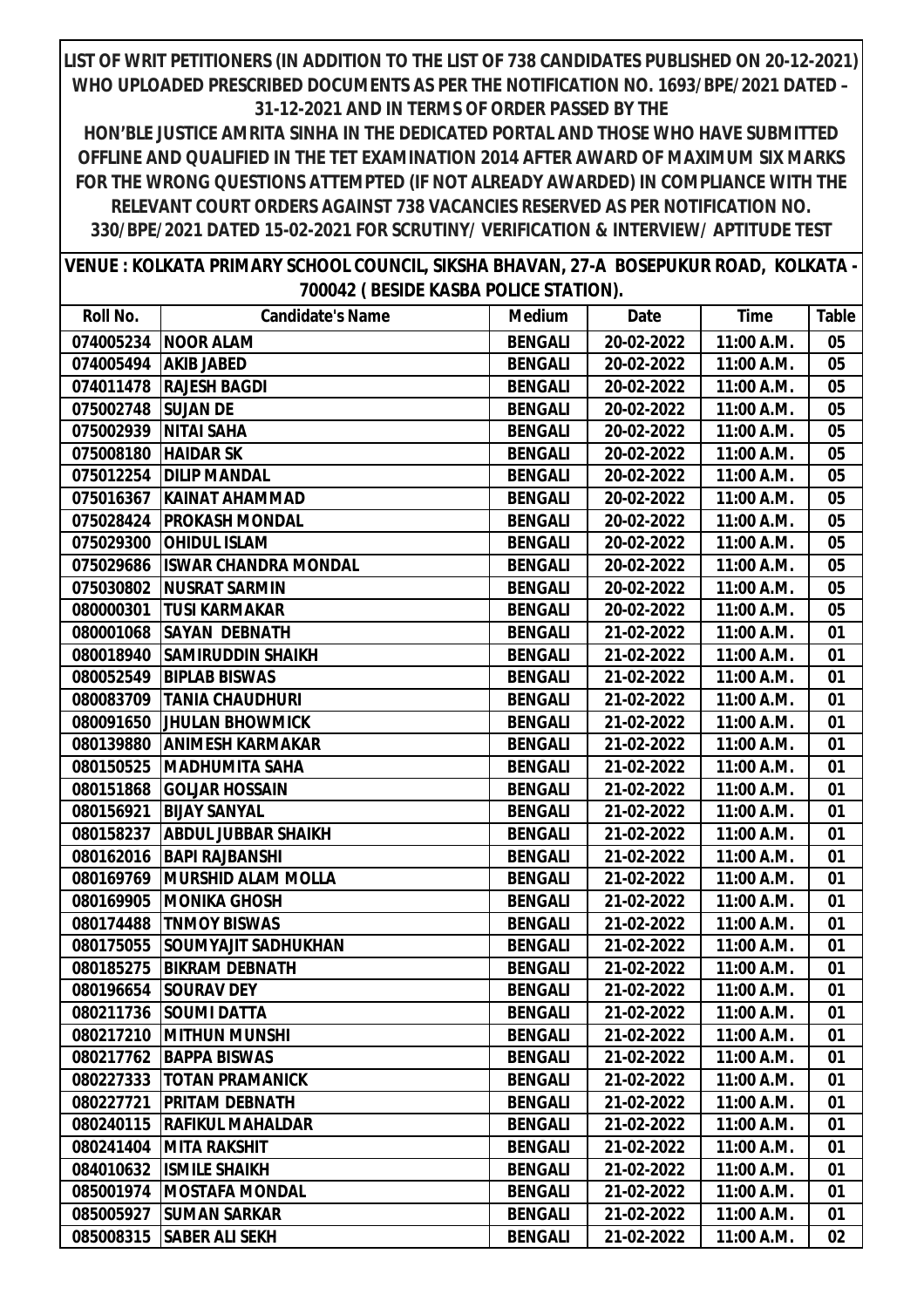| VENUE : KOLKATA PRIMARY SCHOOL COUNCIL, SIKSHA BHAVAN, 27-A BOSEPUKUR ROAD, KOLKATA - |                                       |  |
|---------------------------------------------------------------------------------------|---------------------------------------|--|
|                                                                                       | 700042 (BESIDE KASBA POLICE STATION). |  |

| Roll No.            | <b>Candidate's Name</b>                  | <b>Medium</b>  | Date       | Time       | Table |
|---------------------|------------------------------------------|----------------|------------|------------|-------|
|                     | 085016613   MD JAINAL ABEDIN             | <b>BENGALI</b> | 21-02-2022 | 11:00 A.M. | 02    |
|                     | 085020509 RABIN MONDAL                   | <b>BENGALI</b> | 21-02-2022 | 11:00 A.M. | 02    |
|                     | 090001157   MD KAMRUL HAQUE MOLLA        | <b>BENGALI</b> | 21-02-2022 | 11:00 A.M. | 02    |
|                     | 090002642   MD AZAHARUDDIN MALLICK       | <b>BENGALI</b> | 21-02-2022 | 11:00 A.M. | 02    |
|                     | 090003224   A K M KAMARUZZAMAN           | <b>BENGALI</b> | 21-02-2022 | 11:00 A.M. | 02    |
|                     | 090020001 G M ALMAMUN                    | <b>BENGALI</b> | 21-02-2022 | 11:00 A.M. | 02    |
|                     | 090023020 SANDIP MANDAL                  | <b>BENGALI</b> | 21-02-2022 | 11:00 A.M. | 02    |
|                     | 090038238 JAYATREE CHAKRABORTY           | <b>BENGALI</b> | 21-02-2022 | 11:00 A.M. | 02    |
|                     | 090047647   ABDUL WAHID                  | <b>BENGALI</b> | 21-02-2022 | 11:00 A.M. | 02    |
| 090065427           | <b>KAUSTAB DAS</b>                       | <b>BENGALI</b> | 21-02-2022 | 11:00 A.M. | 02    |
|                     | 090117071   MOHIUDDIN MONDAL             | <b>BENGALI</b> | 21-02-2022 | 11:00 A.M. | 02    |
|                     | 090146752 SHUBHENDU BIKASH BHATTACHARYYA | <b>BENGALI</b> | 21-02-2022 | 11:00 A.M. | 02    |
|                     | 090156839 BANASREE PAUL                  | <b>BENGALI</b> | 21-02-2022 | 11:00 A.M. | 02    |
|                     | 090170092   ALAUDDIN MANDAL              | <b>BENGALI</b> | 21-02-2022 | 11:00 A.M. | 02    |
| 090173290           | BAISHAKHI GHOSH                          | <b>BENGALI</b> | 21-02-2022 | 11:00 A.M. | 02    |
|                     | 090175526 FARUK MOLLICK                  | <b>BENGALI</b> | 21-02-2022 | 11:00 A.M. | 02    |
|                     | 090176678 JOYSHRI BISWAS                 | <b>BENGALI</b> | 21-02-2022 | 11:00 A.M. | 02    |
|                     | 090209074   MD MOSTAQUE AHAMED           | <b>BENGALI</b> | 21-02-2022 | 11:00 A.M. | 02    |
| 090217436           | <b>SANGEETA DEY</b>                      | <b>BENGALI</b> | 21-02-2022 | 11:00 A.M. | 02    |
| 090233812           | <b>TAPAN TARAFDAR</b>                    | <b>BENGALI</b> | 21-02-2022 | 11:00 A.M. | 02    |
|                     | 090238699   ABDUR RAHAMAN MONDAL         | <b>BENGALI</b> | 21-02-2022 | 11:00 A.M. | 02    |
| 090238801           | <b>SUDIPTA RAY</b>                       | <b>BENGALI</b> | 21-02-2022 | 11:00 A.M. | 02    |
| 090261455           | <b>GAUTAM MONDAL</b>                     | <b>BENGALI</b> | 21-02-2022 | 11:00 A.M. | 02    |
| 090262130           | <b>ANTARA DAS</b>                        | <b>BENGALI</b> | 21-02-2022 | 11:00 A.M. | 02    |
| 090269119           | <b>TONMOY BHATTACHARJEE</b>              | <b>BENGALI</b> | 21-02-2022 | 11:00 A.M. | 02    |
|                     | 090278455 ARCHANA GHOSH                  | <b>BENGALI</b> | 21-02-2022 | 11:00 A.M. | 02    |
|                     | 090287603 SUJAN KUMAR PRAMANIK           | <b>BENGALI</b> | 21-02-2022 | 11:00 A.M. | 03    |
| 090393149 SABIR ALI |                                          | <b>BENGALI</b> | 21-02-2022 | 11:00 A.M. | 03    |
| 094000050           | <b>RUSHIA NASRIN</b>                     | <b>BENGALI</b> | 21-02-2022 | 11:00 A.M. | 03    |
|                     | 094014434 CHAMPA SARKAR                  | <b>BENGALI</b> | 21-02-2022 | 11:00 A.M. | 03    |
|                     | 095001982   PRITILATA MANDAL             | <b>BENGALI</b> | 21-02-2022 | 11:00 A.M. | 03    |
| 095022915           | <b>TOUSHIF JAMAL BISWAS</b>              | <b>BENGALI</b> | 21-02-2022 | 11:00 A.M. | 03    |
| 095023418           | <b>SANCHITA MONDAL</b>                   | <b>BENGALI</b> | 21-02-2022 | 11:00 A.M. | 03    |
| 095041528           | <b>ABHISHEK PAUL</b>                     | <b>BENGALI</b> | 21-02-2022 | 11:00 A.M. | 03    |
| 095052308           | <b>ARINDAM BISWAS</b>                    | <b>BENGALI</b> | 21-02-2022 | 11:00 A.M. | 03    |
| 095076514           | <b>KAMAL PAUL</b>                        | <b>BENGALI</b> | 21-02-2022 | 11:00 A.M. | 03    |
| 100000475           | <b>KRISHNA MALLICK</b>                   | <b>BENGALI</b> | 21-02-2022 | 11:00 A.M. | 03    |
| 100011531           | <b>ASHISH MISTRY</b>                     | <b>BENGALI</b> | 21-02-2022 | 11:00 A.M. | 03    |
| 104001686           | <b>SUSMITA KUNDU</b>                     | <b>BENGALI</b> | 21-02-2022 | 11:00 A.M. | 03    |
| 110010007           | <b>SRABANTI JANA</b>                     | <b>BENGALI</b> | 21-02-2022 | 11:00 A.M. | 03    |
| 110045165           | <b>SONALI GHOSH</b>                      | <b>BENGALI</b> | 21-02-2022 | 11:00 A.M. | 03    |
|                     |                                          |                |            |            |       |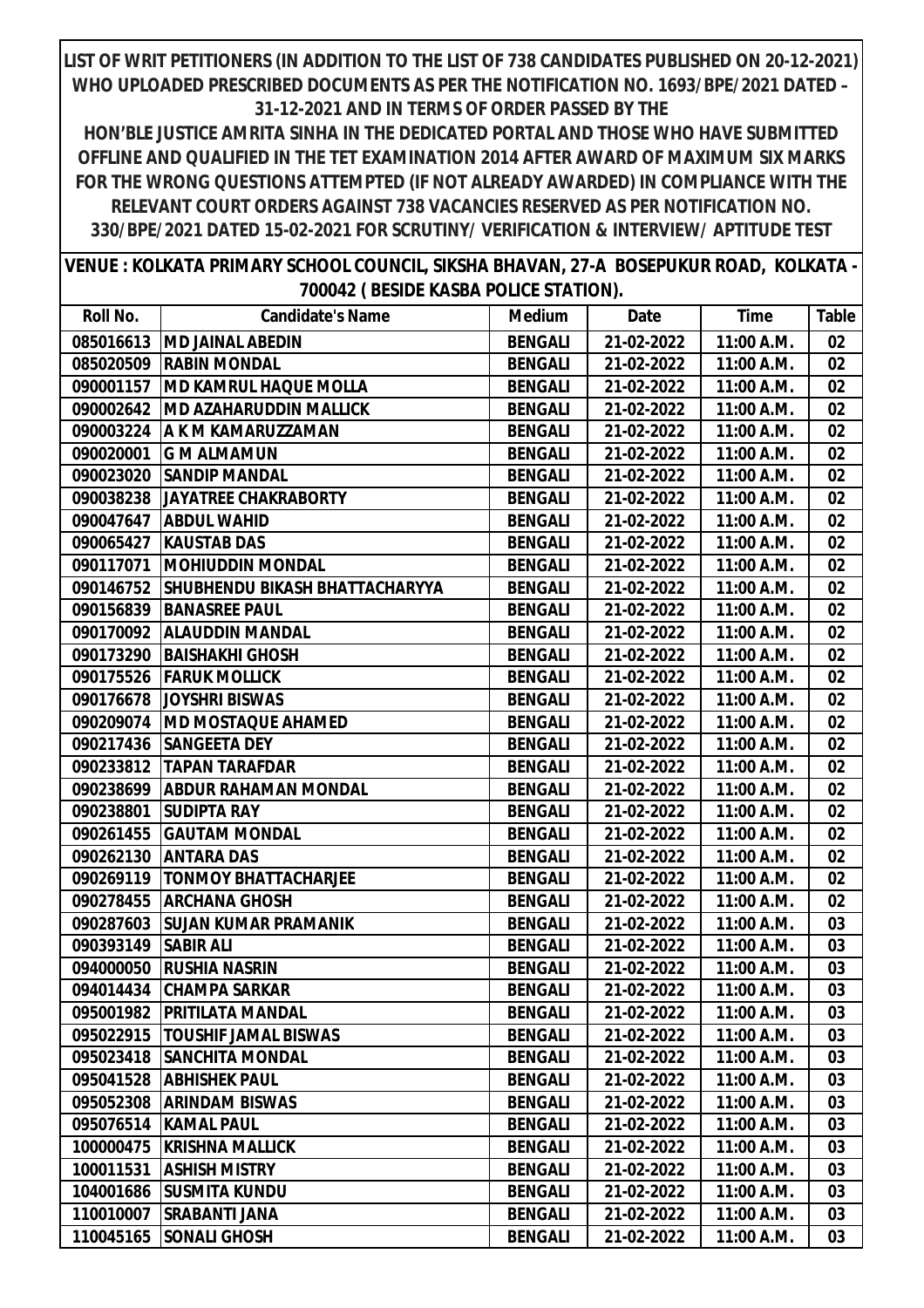| VENUE : KOLKATA PRIMARY SCHOOL COUNCIL, SIKSHA BHAVAN, 27-A BOSEPUKUR ROAD, KOLKATA - |  |  |
|---------------------------------------------------------------------------------------|--|--|
| 700042 (BESIDE KASBA POLICE STATION).                                                 |  |  |

| Roll No.  | <b>Candidate's Name</b>     | <b>Medium</b>  | Date       | <b>Time</b> | Table |
|-----------|-----------------------------|----------------|------------|-------------|-------|
| 110052527 | <b>MANAS KUMAR SARDER</b>   | <b>BENGALI</b> | 21-02-2022 | 11:00 A.M.  | 03    |
| 110065377 | <b>RIYA PRAMANIK</b>        | <b>BENGALI</b> | 21-02-2022 | 11:00 A.M.  | 03    |
| 110086605 | <b>SAKIL AHAMED KHAN</b>    | <b>BENGALI</b> | 21-02-2022 | 11:00 A.M.  | 03    |
| 110100877 | <b>GANESH CHANDRA DAS</b>   | <b>BENGALI</b> | 21-02-2022 | 11:00 A.M.  | 03    |
| 110103267 | PIJUSH KANTI MONDAL         | <b>BENGALI</b> | 21-02-2022 | 11:00 A.M.  | 03    |
| 110120473 | <b>PALLAB BARICK</b>        | <b>BENGALI</b> | 21-02-2022 | 11:00 A.M.  | 03    |
| 110138008 | <b>SUBHRA DAS</b>           | <b>BENGALI</b> | 21-02-2022 | 11:00 A.M.  | 03    |
| 110163605 | <b>MD HARUN MOLLA</b>       | <b>BENGALI</b> | 21-02-2022 | 11:00 A.M.  | 03    |
| 110211017 | <b>DEBASISH SASMAL</b>      | <b>BENGALI</b> | 21-02-2022 | 11:00 A.M.  | 03    |
| 110231819 | <b>S BARIK</b>              | <b>BENGALI</b> | 21-02-2022 | 11:00 A.M.  | 03    |
| 110288609 | <b>SUNDAR HALDAR</b>        | <b>BENGALI</b> | 21-02-2022 | 11:00 A.M.  | 03    |
| 114002333 | <b>DIPANKAR HALDAR</b>      | <b>BENGALI</b> | 21-02-2022 | 11:00 A.M.  | 03    |
| 114006472 | <b>SAHIR AHMED SHAH</b>     | <b>BENGALI</b> | 21-02-2022 | 11:00 A.M.  | 04    |
| 115025679 | <b>RUDRA PRASAD BAIRAGI</b> | <b>BENGALI</b> | 21-02-2022 | 11:00 A.M.  | 04    |
| 115031581 | <b>NIBEDITA HALDER</b>      | <b>BENGALI</b> | 21-02-2022 | 11:00 A.M.  | 04    |
| 120006967 | <b>AMIT BOXI</b>            | <b>BENGALI</b> | 21-02-2022 | 11:00 A.M.  | 04    |
| 120012477 | <b>SUPRIYA PANDIT</b>       | <b>BENGALI</b> | 21-02-2022 | 11:00 A.M.  | 04    |
| 120015081 | <b>SUDIPTA BHANDARI</b>     | <b>BENGALI</b> | 21-02-2022 | 11:00 A.M.  | 04    |
| 120018085 | <b>CHIRANJIT PORIA</b>      | <b>BENGALI</b> | 21-02-2022 | 11:00 A.M.  | 04    |
| 120033344 | <b>PALTU PATRA</b>          | <b>BENGALI</b> | 21-02-2022 | 11:00 A.M.  | 04    |
| 120078211 | <b>JHUMA MALLICK MAJI</b>   | <b>BENGALI</b> | 21-02-2022 | 11:00 A.M.  | 04    |
| 120081119 | <b>SUPARNA MONDAL</b>       | <b>BENGALI</b> | 21-02-2022 | 11:00 A.M.  | 04    |
| 120081189 | <b>PARAMITA ROY</b>         | <b>BENGALI</b> | 21-02-2022 | 11:00 A.M.  | 04    |
| 120084104 | <b>ANUP SAMANTA</b>         | <b>BENGALI</b> | 21-02-2022 | 11:00 A.M.  | 04    |
| 120084199 | <b>NIRUPOM NONDI</b>        | <b>BENGALI</b> | 21-02-2022 | 11:00 A.M.  | 04    |
| 120087290 | <b>SHOVANLAL MONDAL</b>     | <b>BENGALI</b> | 21-02-2022 | 11:00 A.M.  | 04    |
| 120114142 | <b>ARIF AHMED</b>           | <b>BENGALI</b> | 21-02-2022 | 11:00 A.M.  | 04    |
| 120123235 | <b>SOURAV CHARIT</b>        | <b>BENGALI</b> | 21-02-2022 | 11:00 A.M.  | 04    |
| 120123282 | <b>MOUSAM BHUNIYA</b>       | <b>BENGALI</b> | 21-02-2022 | 11:00 A.M.  | 04    |
|           | 120126152   LATA GARANI     | <b>BENGALI</b> | 21-02-2022 | 11:00 A.M.  | 04    |
|           | 120126153   MANASI MONDAL   | <b>BENGALI</b> | 21-02-2022 | 11:00 A.M.  | 04    |
| 124003024 | <b>PRIYA BERA</b>           | <b>BENGALI</b> | 21-02-2022 | 11:00 A.M.  | 04    |
| 125000973 | <b>KOUSIK DHARA</b>         | <b>BENGALI</b> | 21-02-2022 | 11:00 A.M.  | 04    |
| 130000675 | <b>JHUMA DALUI</b>          | <b>BENGALI</b> | 21-02-2022 | 11:00 A.M.  | 04    |
| 130000789 | <b>TUMPA DHARA</b>          | <b>BENGALI</b> | 21-02-2022 | 11:00 A.M.  | 04    |
| 130001957 | <b>CHANCHAL ROY</b>         | <b>BENGALI</b> | 21-02-2022 | 11:00 A.M.  | 04    |
| 130002176 | <b>ABHIJIT PANJA</b>        | <b>BENGALI</b> | 21-02-2022 | 11:00 A.M.  | 04    |
| 130004588 | <b>RAJKUMAR SANTRA</b>      | <b>BENGALI</b> | 21-02-2022 | 11:00 A.M.  | 04    |
| 130005088 | <b>SK SAMIM AKHTAR</b>      | <b>BENGALI</b> | 21-02-2022 | 11:00 A.M.  | 04    |
| 130017388 | <b>NABA KUMAR SANTRA</b>    | <b>BENGALI</b> | 21-02-2022 | 11:00 A.M.  | 05    |
| 130050504 | <b>RITA ROY</b>             | <b>BENGALI</b> | 21-02-2022 | 11:00 A.M.  | 05    |
|           |                             |                |            |             |       |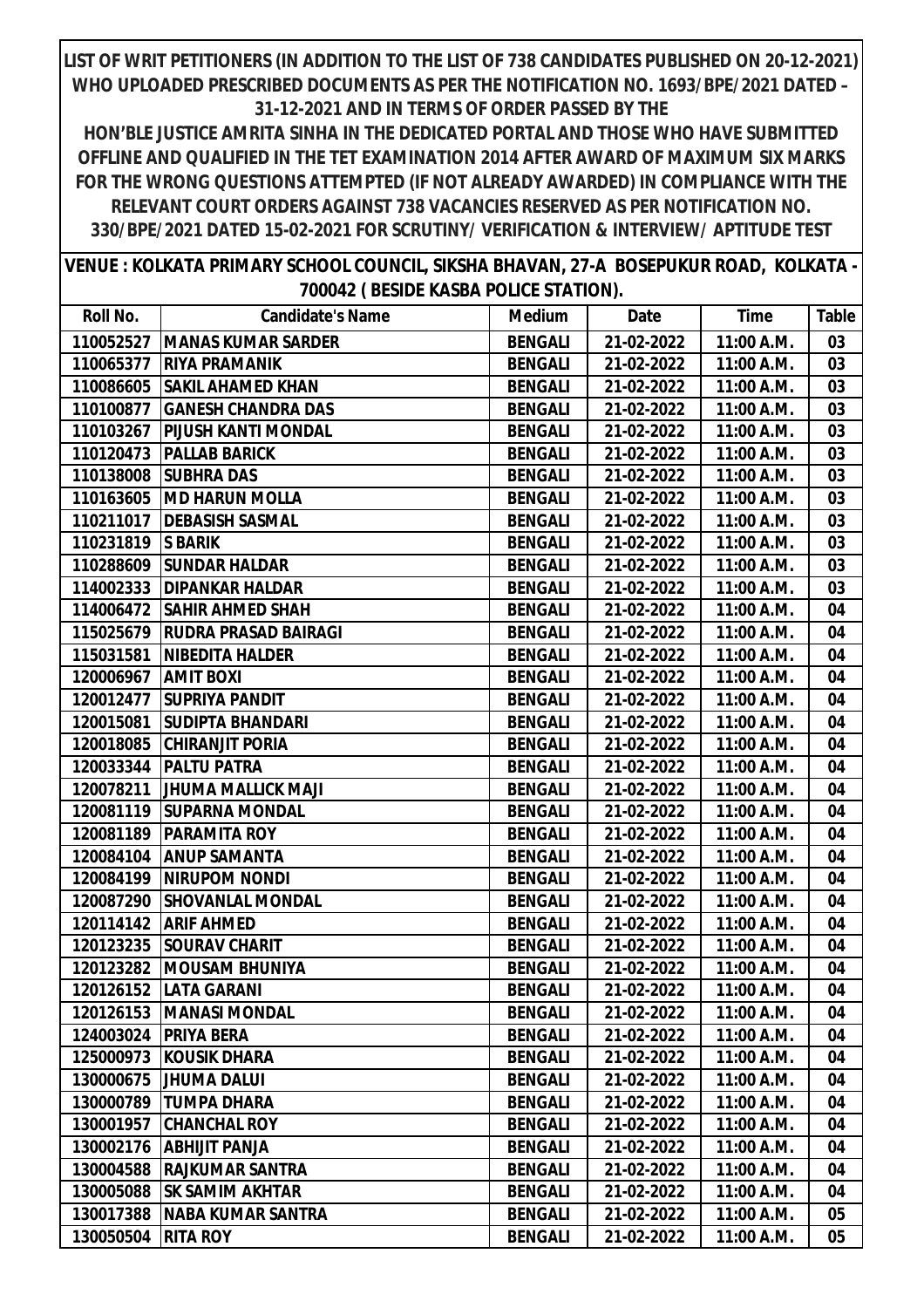| VENUE : KOLKATA PRIMARY SCHOOL COUNCIL, SIKSHA BHAVAN, 27-A BOSEPUKUR ROAD, KOLKATA - |  |  |
|---------------------------------------------------------------------------------------|--|--|
| 700042 (BESIDE KASBA POLICE STATION).                                                 |  |  |

| Roll No.  | <b>Candidate's Name</b>       | <b>Medium</b>  | Date       | <b>Time</b> | Table |
|-----------|-------------------------------|----------------|------------|-------------|-------|
| 130062285 | <b>ARPITA MONDAL</b>          | <b>BENGALI</b> | 21-02-2022 | 11:00 A.M.  | 05    |
| 130078781 | <b>MOUPIYA KOLEY</b>          | <b>BENGALI</b> | 21-02-2022 | 11:00 A.M.  | 05    |
| 130081677 | <b>PRIYANKA KUKRI</b>         | <b>BENGALI</b> | 21-02-2022 | 11:00 A.M.  | 05    |
| 130083086 | <b>PINKU KUNTI</b>            | <b>BENGALI</b> | 21-02-2022 | 11:00 A.M.  | 05    |
| 130097579 | <b>SURAJIT SASMAL</b>         | <b>BENGALI</b> | 21-02-2022 | 11:00 A.M.  | 05    |
| 134015217 | <b>MILAN KANTI GHOSH</b>      | <b>BENGALI</b> | 21-02-2022 | 11:00 A.M.  | 05    |
| 135004236 | <b>SAMIM SOHEL</b>            | <b>BENGALI</b> | 21-02-2022 | 11:00 A.M.  | 05    |
| 140036759 | <b>DIPAK KUMAR PRADHAN</b>    | <b>BENGALI</b> | 21-02-2022 | 11:00 A.M.  | 05    |
|           | 140070115  MOUMITA BERA       | <b>BENGALI</b> | 21-02-2022 | 11:00 A.M.  | 05    |
|           | 144005954 SOUMEN JANA         | <b>BENGALI</b> | 21-02-2022 | 11:00 A.M.  | 05    |
| 145002212 | <b>PRATIMA BARMAN (ROY)</b>   | <b>BENGALI</b> | 21-02-2022 | 11:00 A.M.  | 05    |
|           | 145002662 SOMA DARBAR         | <b>BENGALI</b> | 21-02-2022 | 11:00 A.M.  | 05    |
| 145015942 | <b>MOUSUMI MAITY</b>          | <b>BENGALI</b> | 21-02-2022 | 11:00 A.M.  | 05    |
|           | 145020522 MANASHI BERA        | <b>BENGALI</b> | 21-02-2022 | 11:00 A.M.  | 05    |
|           | 150000697   MADHUSUDAN MANDAL | <b>BENGALI</b> | 21-02-2022 | 11:00 A.M.  | 05    |
| 150035811 | <b>SANCHITA MAITY</b>         | <b>BENGALI</b> | 21-02-2022 | 11:00 A.M.  | 05    |
| 150039143 | <b>BABLU SARKAR</b>           | <b>BENGALI</b> | 21-02-2022 | 11:00 A.M.  | 05    |
| 150043362 | <b>NASIM MIRZA</b>            | <b>BENGALI</b> | 21-02-2022 | 11:00 A.M.  | 05    |
|           | 150045135 SOUMEN MANDAL       | <b>BENGALI</b> | 21-02-2022 | 11:00 A.M.  | 05    |
| 150057040 | <b>NILADRI MANGAL</b>         | <b>BENGALI</b> | 21-02-2022 | 11:00 A.M.  | 05    |
| 150062267 | NABAKANTA SASMAL              | <b>BENGALI</b> | 21-02-2022 | 11:00 A.M.  | 05    |
|           | 150064564   DEBASIS MANNA     | <b>BENGALI</b> | 21-02-2022 | 11:00 A.M.  | 05    |
| 150064726 | <b>TANUSRI SAMANTA</b>        | <b>BENGALI</b> | 21-02-2022 | 11:00 A.M.  | 05    |
| 150068162 | <b>CHANDAN THANDER</b>        | <b>BENGALI</b> | 21-02-2022 | 11:00 A.M.  | 05    |
| 150077808 | <b>VASKAR GHOSH</b>           | <b>BENGALI</b> | 21-02-2022 | 11:00 A.M.  | 05    |
| 150078539 | <b>ANINDITA KARAK</b>         | <b>BENGALI</b> | 22-02-2022 | 11:00 A.M.  | 01    |
| 150082242 | <b>SUBRATA JANA</b>           | <b>BENGALI</b> | 22-02-2022 | 11:00 A.M.  | 01    |
| 150106112 | <b>MANAS MANDAL</b>           | <b>BENGALI</b> | 22-02-2022 | 11:00 A.M.  | 01    |
|           | 150131284 ABHIJIT MANNA       | <b>BENGALI</b> | 22-02-2022 | 11:00 A.M.  | 01    |
|           | 150138805 SUBORNA MONDAL      | <b>BENGALI</b> | 22-02-2022 | 11:00 A.M.  | 01    |
|           | 150156084  HERONMOY JANA      | <b>BENGALI</b> | 22-02-2022 | 11:00 A.M.  | 01    |
| 150158017 | <b>ARPITA MANNA</b>           | <b>BENGALI</b> | 22-02-2022 | 11:00 A.M.  | 01    |
| 150158447 | <b>BIMAL KUMAR KUITY</b>      | <b>BENGALI</b> | 22-02-2022 | 11:00 A.M.  | 01    |
| 150164654 | <b>AMITA KAR</b>              | <b>BENGALI</b> | 22-02-2022 | 11:00 A.M.  | 01    |
| 150173019 | <b>LIAKAT KHAN</b>            | <b>BENGALI</b> | 22-02-2022 | 11:00 A.M.  | 01    |
| 150186214 | KRISHNAPADA RAUL              | <b>BENGALI</b> | 22-02-2022 | 11:00 A.M.  | 01    |
| 150198446 | <b>MOUMITA PRADHAN</b>        | <b>BENGALI</b> | 22-02-2022 | 11:00 A.M.  | 01    |
| 150204130 | <b>RIMA CHOWDHURY</b>         | <b>BENGALI</b> | 22-02-2022 | 11:00 A.M.  | 01    |
| 150221774 | <b>SANDIP MAITI</b>           | <b>BENGALI</b> | 22-02-2022 | 11:00 A.M.  | 01    |
| 150223033 | <b>BISWAJIT KHANRA</b>        | <b>BENGALI</b> | 22-02-2022 | 11:00 A.M.  | 01    |
| 150247267 | <b> MOULI CHOTTOPADHYA</b>    | <b>BENGALI</b> | 22-02-2022 | 11:00 A.M.  | 01    |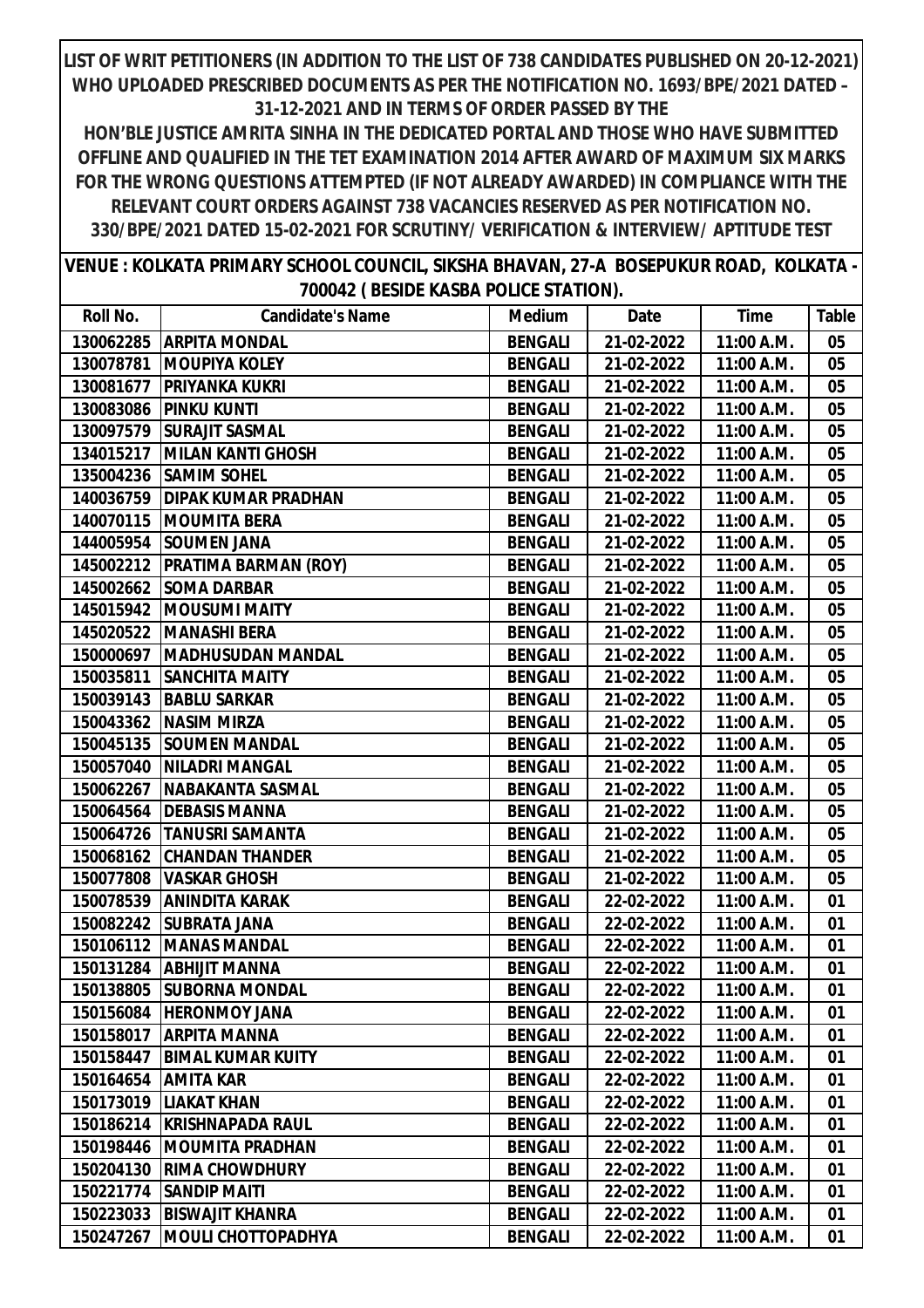**HON'BLE JUSTICE AMRITA SINHA IN THE DEDICATED PORTAL AND THOSE WHO HAVE SUBMITTED OFFLINE AND QUALIFIED IN THE TET EXAMINATION 2014 AFTER AWARD OF MAXIMUM SIX MARKS FOR THE WRONG QUESTIONS ATTEMPTED (IF NOT ALREADY AWARDED) IN COMPLIANCE WITH THE RELEVANT COURT ORDERS AGAINST 738 VACANCIES RESERVED AS PER NOTIFICATION NO. 330/BPE/2021 DATED 15-02-2021 FOR SCRUTINY/ VERIFICATION & INTERVIEW/ APTITUDE TEST**

**VENUE : KOLKATA PRIMARY SCHOOL COUNCIL, SIKSHA BHAVAN, 27-A BOSEPUKUR ROAD, KOLKATA - 700042 ( BESIDE KASBA POLICE STATION).**

| Roll No.  | <b>Candidate's Name</b>        | <b>Medium</b>  | Date       | Time       | Table |
|-----------|--------------------------------|----------------|------------|------------|-------|
| 150264981 | <b>ABHIJIT BERA</b>            | <b>BENGALI</b> | 22-02-2022 | 11:00 A.M. | 01    |
|           | 150284774   ABHISHEK RANA      | <b>BENGALI</b> | 22-02-2022 | 11:00 A.M. | 01    |
| 150287108 | <b>SEULI MANA BARIK</b>        | <b>BENGALI</b> | 22-02-2022 | 11:00 A.M. | 01    |
| 150298148 | <b>RUMA RANI PATI</b>          | <b>BENGALI</b> | 22-02-2022 | 11:00 A.M. | 01    |
| 154011590 | <b>RAJKUMAR GHOSH</b>          | <b>BENGALI</b> | 22-02-2022 | 11:00 A.M. | 01    |
| 154019252 | <b>SOUMYA MISHRA</b>           | <b>BENGALI</b> | 22-02-2022 | 11:00 A.M. | 01    |
| 155002609 | <b>SILKI CHAKRABORTY</b>       | <b>BENGALI</b> | 22-02-2022 | 11:00 A.M. | 01    |
| 155002895 | <b>TRIPTI BARMAN</b>           | <b>BENGALI</b> | 22-02-2022 | 11:00 A.M. | 01    |
| 155008351 | <b>ARKAJYOTI SING</b>          | <b>BENGALI</b> | 22-02-2022 | 11:00 A.M. | 01    |
| 155012268 | <b>SONALI MAITY</b>            | <b>BENGALI</b> | 22-02-2022 | 11:00 A.M. | 01    |
| 155016852 | <b>SUPRITI BAG</b>             | <b>BENGALI</b> | 22-02-2022 | 11:00 A.M. | 01    |
| 155020592 | <b>IMAN SAHOO</b>              | <b>BENGALI</b> | 22-02-2022 | 11:00 A.M. | 02    |
| 155033530 | <b>ARIJIT MANDAL</b>           | <b>BENGALI</b> | 22-02-2022 | 11:00 A.M. | 02    |
| 160001331 | <b>PIU MANDAL</b>              | <b>BENGALI</b> | 22-02-2022 | 11:00 A.M. | 02    |
| 160004043 | <b>UMA PAL</b>                 | <b>BENGALI</b> | 22-02-2022 | 11:00 A.M. | 02    |
| 160018123 | <b>UTPAL ACHARJEE</b>          | <b>BENGALI</b> | 22-02-2022 | 11:00 A.M. | 02    |
| 160090046 | <b>SANDEEP LOHAR</b>           | <b>BENGALI</b> | 22-02-2022 | 11:00 A.M. | 02    |
| 160097105 | <b>SALMA TUDU</b>              | <b>BENGALI</b> | 22-02-2022 | 11:00 A.M. | 02    |
| 160119214 | <b>TARAPADA KOLE</b>           | <b>BENGALI</b> | 22-02-2022 | 11:00 A.M. | 02    |
| 160122158 | <b>ARIJIT KUNDU</b>            | <b>BENGALI</b> | 22-02-2022 | 11:00 A.M. | 02    |
| 160141127 | <b>SOUMEN PATHAK</b>           | <b>BENGALI</b> | 22-02-2022 | 11:00 A.M. | 02    |
| 160152807 | <b>ARKA MUKHERJEE</b>          | <b>BENGALI</b> | 22-02-2022 | 11:00 A.M. | 02    |
| 160159881 | <b>TAPAS MANDAL</b>            | <b>BENGALI</b> | 22-02-2022 | 11:00 A.M. | 02    |
| 160162390 | <b>ASHIS KUNDU</b>             | <b>BENGALI</b> | 22-02-2022 | 11:00 A.M. | 02    |
| 160162552 | <b>ASIMA PAL</b>               | <b>BENGALI</b> | 22-02-2022 | 11:00 A.M. | 02    |
| 160167505 | <b>INDRANIL PANDA</b>          | <b>BENGALI</b> | 22-02-2022 | 11:00 A.M. | 02    |
| 160175727 | <b>SOUMEN SINGHA MAHAPATRA</b> | <b>BENGALI</b> | 22-02-2022 | 11:00 A.M. | 02    |
| 160175753 | <b>SANJIB SANGIRI</b>          | <b>BENGALI</b> | 22-02-2022 | 11:00 A.M. | 02    |
| 160177638 | <b>ALI HOSEN MALLIK</b>        | <b>BENGALI</b> | 22-02-2022 | 11:00 A.M. | 02    |
|           | 160181557   PIJUS MAHANTY      | <b>BENGALI</b> | 22-02-2022 | 11:00 A.M. | 02    |
|           | 160195536 RUPAK MANDAL         | <b>BENGALI</b> | 22-02-2022 | 11:00 A.M. | 02    |
| 160198493 | <b>JOYGOPAL KAR</b>            | <b>BENGALI</b> | 22-02-2022 | 11:00 A.M. | 02    |
| 160198895 | <b>DEBABRATA PAN</b>           | <b>BENGALI</b> | 22-02-2022 | 11:00 A.M. | 02    |
| 164000975 | <b>SHUVANKAR MAHATO</b>        | <b>BENGALI</b> | 22-02-2022 | 11:00 A.M. | 02    |
| 164003843 | <b>RAJ AMIN MONDAL</b>         | <b>BENGALI</b> | 22-02-2022 | 11:00 A.M. | 02    |
| 164004922 | <b>MAYURAKSHI BANERJEE</b>     | <b>BENGALI</b> | 22-02-2022 | 11:00 A.M. | 02    |
| 164006136 | KRISHNAPADA SAW                | <b>BENGALI</b> | 22-02-2022 | 11:00 A.M. | 02    |
| 164007241 | <b>SWATI MONDAL</b>            | <b>BENGALI</b> | 22-02-2022 | 11:00 A.M. | 02    |
| 164010206 | <b>SHAMPA BANERJEE</b>         | <b>BENGALI</b> | 22-02-2022 | 11:00 A.M. | 03    |
| 164013873 | <b>RIYA KUNDU</b>              | <b>BENGALI</b> | 22-02-2022 | 11:00 A.M. | 03    |
| 164016700 | <b>KRISHNAPADA BAURI</b>       | <b>BENGALI</b> | 22-02-2022 | 11:00 A.M. | 03    |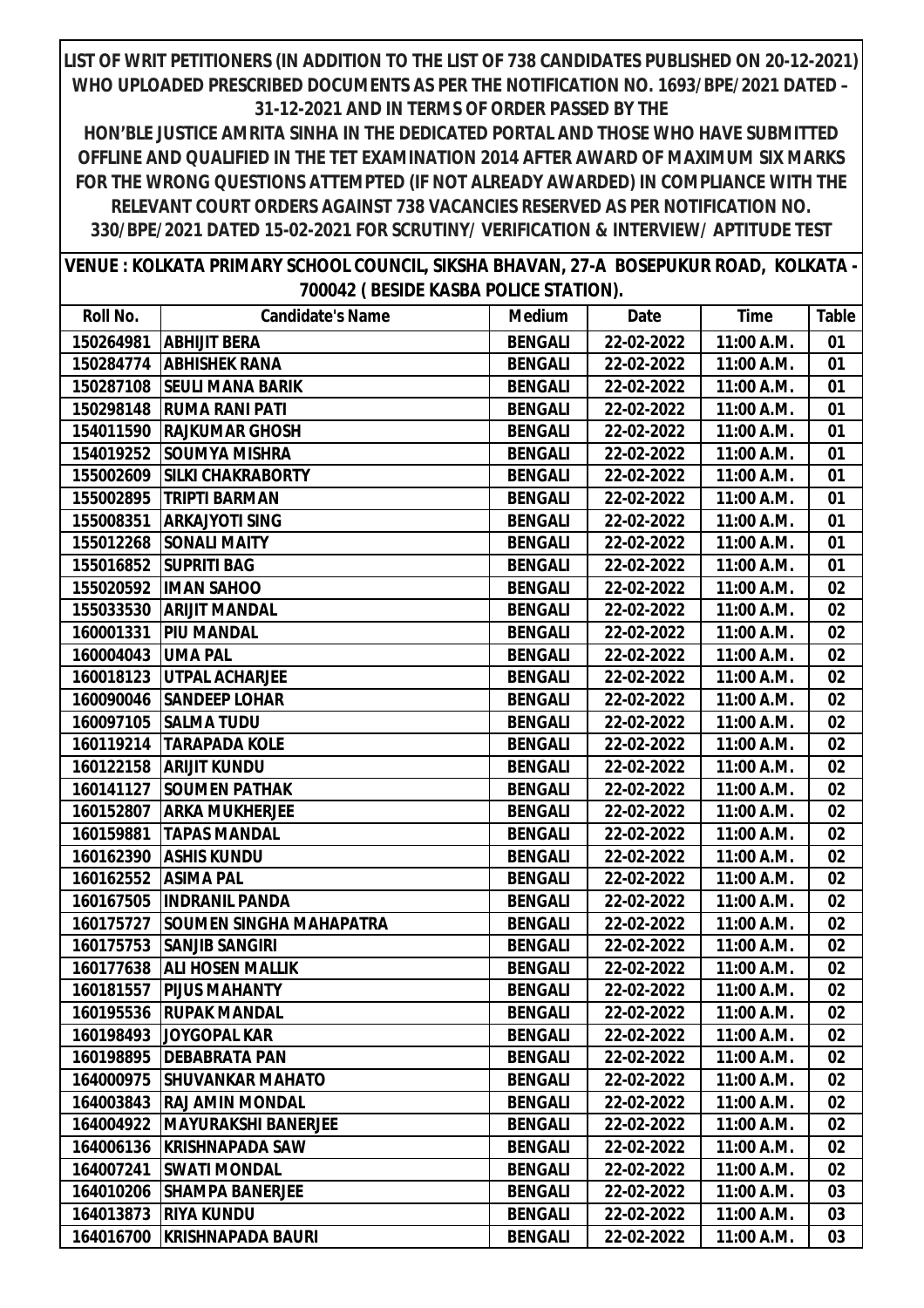| VENUE : KOLKATA PRIMARY SCHOOL COUNCIL, SIKSHA BHAVAN, 27-A BOSEPUKUR ROAD, KOLKATA - |  |  |
|---------------------------------------------------------------------------------------|--|--|
| 700042 (BESIDE KASBA POLICE STATION).                                                 |  |  |

| Roll No.  | <b>Candidate's Name</b>       | <b>Medium</b>  | Date       | <b>Time</b> | Table |
|-----------|-------------------------------|----------------|------------|-------------|-------|
| 165006465 | <b>TAPAS MANDAL</b>           | <b>BENGALI</b> | 22-02-2022 | 11:00 A.M.  | 03    |
| 170033110 | <b>SANDIP MANDAL</b>          | <b>BENGALI</b> | 22-02-2022 | 11:00 A.M.  | 03    |
| 170033130 | <b>SUBRATA LAYEK</b>          | <b>BENGALI</b> | 22-02-2022 | 11:00 A.M.  | 03    |
| 170033218 | <b>SUMITMAHAPATRA</b>         | <b>BENGALI</b> | 22-02-2022 | 11:00 A.M.  | 03    |
| 170033870 | <b>SAMAPTI PANDA</b>          | <b>BENGALI</b> | 22-02-2022 | 11:00 A.M.  | 03    |
| 170041063 | <b>ANUPAMA MAHATO</b>         | <b>BENGALI</b> | 22-02-2022 | 11:00 A.M.  | 03    |
| 170050237 | <b>MANI MAHATO</b>            | <b>BENGALI</b> | 22-02-2022 | 11:00 A.M.  | 03    |
| 170055526 | PRAHLAD CHANDRA GOPE          | <b>BENGALI</b> | 22-02-2022 | 11:00 A.M.  | 03    |
| 170062476 | <b>SARADA MAHATA</b>          | <b>BENGALI</b> | 22-02-2022 | 11:00 A.M.  | 03    |
| 170065013 | <b>CHANCHALA MANDAL</b>       | <b>BENGALI</b> | 22-02-2022 | 11:00 A.M.  | 03    |
| 170065506 | <b>SATHI PATI</b>             | <b>BENGALI</b> | 22-02-2022 | 11:00 A.M.  | 03    |
| 170067219 | <b>ISWAPAN KUMAR MAHATO</b>   | <b>BENGALI</b> | 22-02-2022 | 11:00 A.M.  | 03    |
| 170075330 | <b>NITAY CHANDRA MAHATO</b>   | <b>BENGALI</b> | 22-02-2022 | 11:00 A.M.  | 03    |
| 170085218 | <b>SWADES KUMAR MAITI</b>     | <b>BENGALI</b> | 22-02-2022 | 11:00 A.M.  | 03    |
| 170106758 | <b>ARUP PARAMANIK</b>         | <b>BENGALI</b> | 22-02-2022 | 11:00 A.M.  | 03    |
| 170120756 | <b>TAHIRUDDIN MANDAL</b>      | <b>BENGALI</b> | 22-02-2022 | 11:00 A.M.  | 03    |
| 170124858 | <b>RUMA PRADHAN</b>           | <b>BENGALI</b> | 22-02-2022 | 11:00 A.M.  | 03    |
| 170135035 | <b>CHAITALI PATHAK</b>        | <b>BENGALI</b> | 22-02-2022 | 11:00 A.M.  | 03    |
| 170139360 | <b>SUSANTA RAJAK</b>          | <b>BENGALI</b> | 22-02-2022 | 11:00 A.M.  | 03    |
| 170141691 | <b>JOTSNA RUHIDAS</b>         | <b>BENGALI</b> | 22-02-2022 | 11:00 A.M.  | 03    |
| 170151714 | <b>DASHARATH RAJAK</b>        | <b>BENGALI</b> | 22-02-2022 | 11:00 A.M.  | 03    |
| 170152391 | <b>NISRAT PARVIN</b>          | <b>BENGALI</b> | 22-02-2022 | 11:00 A.M.  | 03    |
| 170153727 | <b>LABANYAMOY GHOSH</b>       | <b>BENGALI</b> | 22-02-2022 | 11:00 A.M.  | 03    |
| 174001301 | <b>ISLAM ANSARY</b>           | <b>BENGALI</b> | 22-02-2022 | 11:00 A.M.  | 03    |
| 174002168 | <b>TUHIN DEGHURIA</b>         | <b>BENGALI</b> | 22-02-2022 | 11:00 A.M.  | 04    |
| 174002570 | <b>ANURADHA PAIN</b>          | <b>BENGALI</b> | 22-02-2022 | 11:00 A.M.  | 04    |
| 175001256 | <b>IMOUSUMI GORAI</b>         | <b>BENGALI</b> | 22-02-2022 | 11:00 A.M.  | 04    |
| 180002041 | <b>MIR AJAHAR UDDIN ALI</b>   | <b>BENGALI</b> | 22-02-2022 | 11:00 A.M.  | 04    |
| 180032053 | <b>MONO MOHON BAG</b>         | <b>BENGALI</b> | 22-02-2022 | 11:00 A.M.  | 04    |
|           | 180032413   MANIKA CHATTERJEE | <b>BENGALI</b> | 22-02-2022 | 11:00 A.M.  | 04    |
|           | 180041826   SHABNAM BEGAM     | <b>BENGALI</b> | 22-02-2022 | 11:00 A.M.  | 04    |
| 180046344 | <b>SUDIP GHOSH</b>            | <b>BENGALI</b> | 22-02-2022 | 11:00 A.M.  | 04    |
| 180054451 | <b>SOUMYA DAS</b>             | <b>BENGALI</b> | 22-02-2022 | 11:00 A.M.  | 04    |
| 180062125 | <b>SAYANI SINHA</b>           | <b>BENGALI</b> | 22-02-2022 | 11:00 A.M.  | 04    |
| 180065988 | <b>MUNNA SARKAR</b>           | <b>BENGALI</b> | 22-02-2022 | 11:00 A.M.  | 04    |
| 180091063 | <b>CHANDRACHUR KARMAKAR</b>   | <b>BENGALI</b> | 22-02-2022 | 11:00 A.M.  | 04    |
| 180103483 | <b>CHAMPA GHOSH</b>           | <b>BENGALI</b> | 22-02-2022 | 11:00 A.M.  | 04    |
| 180123916 | <b>RAJU KUNDU</b>             | <b>BENGALI</b> | 22-02-2022 | 11:00 A.M.  | 04    |
| 180127578 | <b>SUBRATA DAS</b>            | <b>BENGALI</b> | 22-02-2022 | 11:00 A.M.  | 04    |
| 180153743 | <b>SUMITA KONAR</b>           | <b>BENGALI</b> | 22-02-2022 | 11:00 A.M.  | 04    |
| 180156786 | <b>RAKESH RUIDAS</b>          | <b>BENGALI</b> | 22-02-2022 | 11:00 A.M.  | 04    |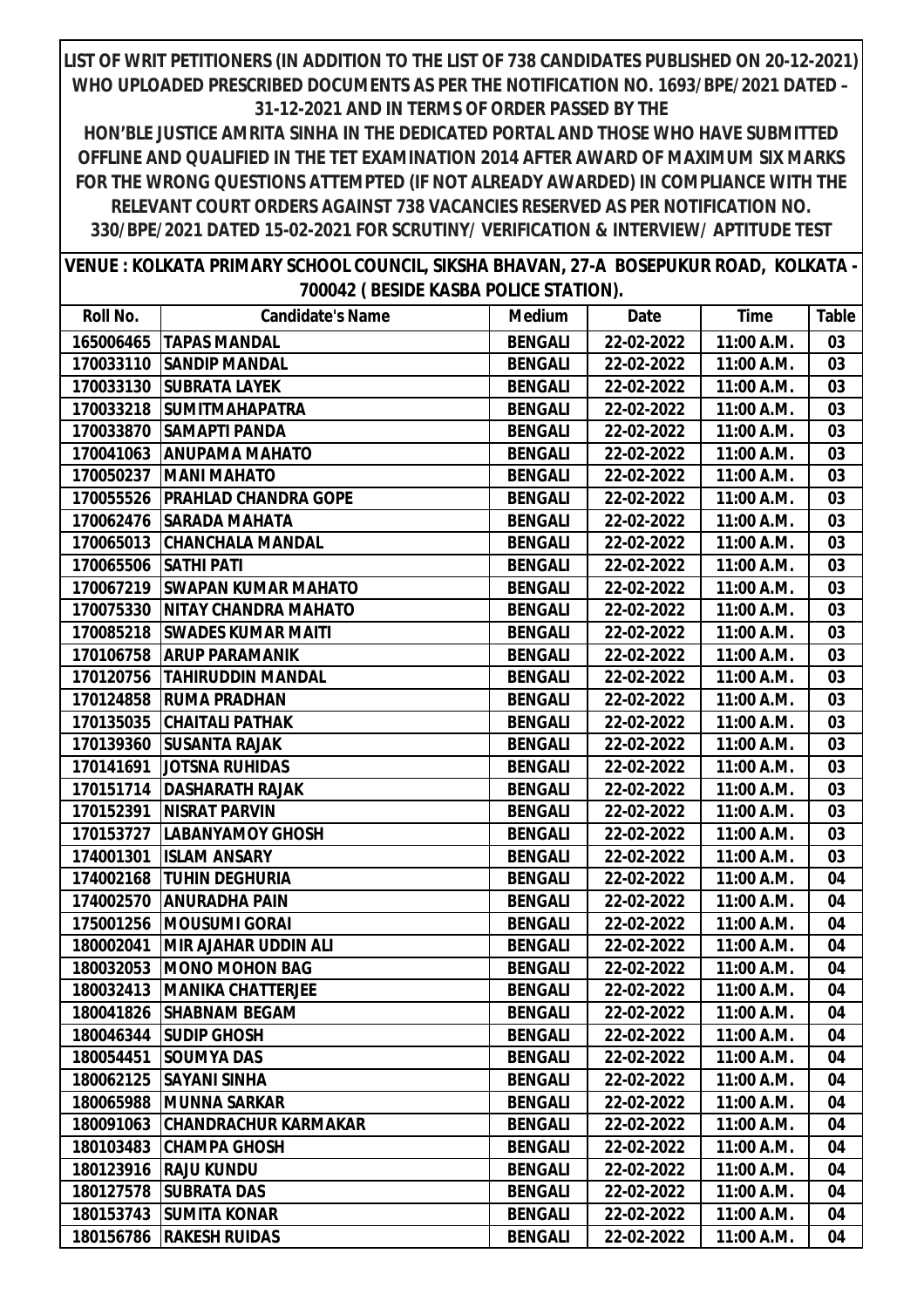| VENUE : KOLKATA PRIMARY SCHOOL COUNCIL, SIKSHA BHAVAN, 27-A BOSEPUKUR ROAD, KOLKATA - |  |  |
|---------------------------------------------------------------------------------------|--|--|
| 700042 (BESIDE KASBA POLICE STATION).                                                 |  |  |

| Roll No.  | <b>Candidate's Name</b>            | <b>Medium</b>  | Date       | Time       | Table |
|-----------|------------------------------------|----------------|------------|------------|-------|
|           | 180161166 SONAMONI SARKAR          | <b>BENGALI</b> | 22-02-2022 | 11:00 A.M. | 04    |
| 180240005 | <b>IDEBMALYA CHATTOPADHYAY</b>     | <b>BENGALI</b> | 22-02-2022 | 11:00 A.M. | 04    |
| 180245087 | <b>DEBASIS DUTTA</b>               | <b>BENGALI</b> | 22-02-2022 | 11:00 A.M. | 04    |
|           | 180250018   KAMAL SAHU             | <b>BENGALI</b> | 22-02-2022 | 11:00 A.M. | 04    |
| 180257921 | <b>ABHIJIT DAS</b>                 | <b>BENGALI</b> | 22-02-2022 | 11:00 A.M. | 04    |
|           | 184024494   KHANDAKER MONIRUL ALAM | <b>BENGALI</b> | 22-02-2022 | 11:00 A.M. | 04    |
| 185015612 | <b>IMD TOWSIK MOLLA</b>            | <b>BENGALI</b> | 22-02-2022 | 11:00 A.M. | 04    |
| 185021961 | <b>SAHABUL ISLAM</b>               | <b>BENGALI</b> | 22-02-2022 | 11:00 A.M. | 04    |
|           | 190043907   NIVEDITA MONDAL        | <b>BENGALI</b> | 22-02-2022 | 11:00 A.M. | 04    |
| 190049097 | <b>ISUBRATA CHOUDHURY</b>          | <b>BENGALI</b> | 22-02-2022 | 11:00 A.M. | 04    |
| 190052221 | <b>RAMANATH MONDAL</b>             | <b>BENGALI</b> | 22-02-2022 | 11:00 A.M. | 05    |
| 190055822 | <b>CHANDAN KUMAR GHOSH</b>         | <b>BENGALI</b> | 22-02-2022 | 11:00 A.M. | 05    |
| 190067075 | <b>ABDUL ALIM</b>                  | <b>BENGALI</b> | 22-02-2022 | 11:00 A.M. | 05    |
| 190075381 | <b>RADHA KANTA GHOSH</b>           | <b>BENGALI</b> | 22-02-2022 | 11:00 A.M. | 05    |
| 190083260 | <b>SUDIPTA MONDAL</b>              | <b>BENGALI</b> | 22-02-2022 | 11:00 A.M. | 05    |
| 190117824 | <b>ZAKIR HOSSAIN</b>               | <b>BENGALI</b> | 22-02-2022 | 11:00 A.M. | 05    |
| 190124170 | <b>IMRINMOY DUTTA</b>              | <b>BENGALI</b> | 22-02-2022 | 11:00 A.M. | 05    |
| 190157012 | <b>SOUMEN GARAIN</b>               | <b>BENGALI</b> | 22-02-2022 | 11:00 A.M. | 05    |
| 190157429 | <b>CHIRANJIT MONDAL</b>            | <b>BENGALI</b> | 22-02-2022 | 11:00 A.M. | 05    |
| 190183344 | <b>RUKSAR KHATUN</b>               | <b>BENGALI</b> | 22-02-2022 | 11:00 A.M. | 05    |
| 190191042 | <b>ANITA MONDAL</b>                | <b>BENGALI</b> | 22-02-2022 | 11:00 A.M. | 05    |
| 190191451 | <b>SANDIP KUMAR GOSWAMI</b>        | <b>BENGALI</b> | 22-02-2022 | 11:00 A.M. | 05    |
| 194000429 | <b>NAZIR HOSSEIN</b>               | <b>BENGALI</b> | 22-02-2022 | 11:00 A.M. | 05    |
| 194003614 | <b>NAZMIN AKTARA</b>               | <b>BENGALI</b> | 22-02-2022 | 11:00 A.M. | 05    |
| 194003880 | <b>SOURAV ROY</b>                  | <b>BENGALI</b> | 22-02-2022 | 11:00 A.M. | 05    |
|           | 194008152 RAKESH MONDAL            | <b>BENGALI</b> | 22-02-2022 | 11:00 A.M. | 05    |